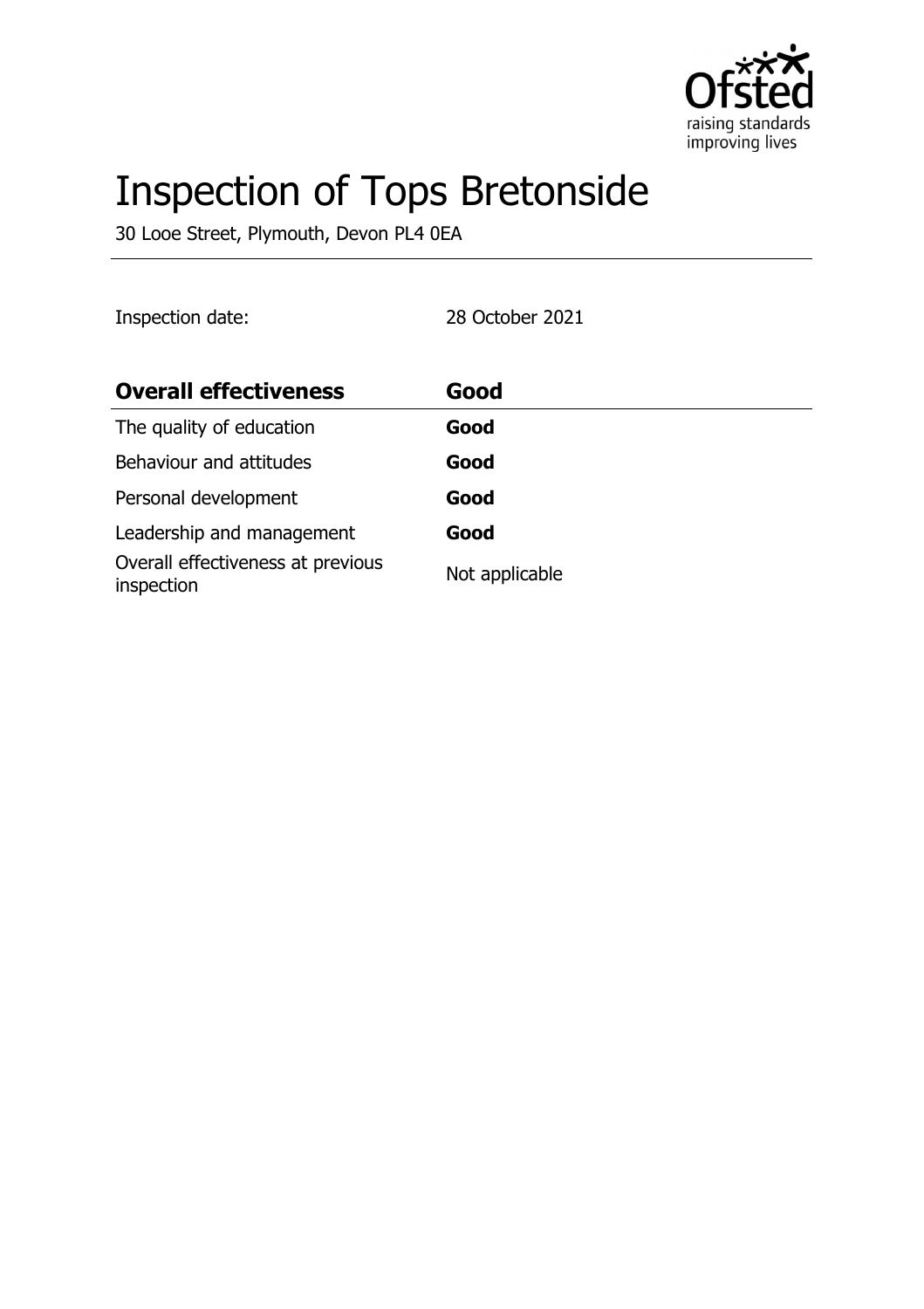

# **What is it like to attend this early years setting?**

### **The provision is good**

Children feel safe and secure in this welcoming and caring nursery. Staff greet children warmly and affectionately. Children settle quickly, choosing from a broad range of activities that interest them. The curriculum is broad and balanced. Staff know what they would like children to learn next and support them well. For instance, staff help babies to pull themselves up on to furniture ready for their early steps. Toddlers learn the names of facial features and can point to these when asked. Older children strengthen their finger muscles in dough, in preparation for early writing.

Children's behaviour is good. Staff help children to understand their emotions, for example through the use of puppets. Children have a positive attitude to learning. They are keen to explore and investigate the natural resources available, such as water and sand play. Children understand the routines of the nursery. Staff use picture cards to support toddlers and those with additional needs. This helps children to understand what is happening 'now' and 'next'. Due to the COVID-19 pandemic, parents have been unable to come into the nursery. Despite this, staff nurture all children to help them settle quickly into their environment.

## **What does the early years setting do well and what does it need to do better?**

- Managers and staff strive to ensure that all children reach their full potential. They use funding to enable children to engage in extra-curricular activities. For instance, they choose from a range of experiences, such as cooking and forest school. Additionally, the nursery provides all children with a hot, nutritious meal to benefit their overall health.
- $\blacksquare$  The nursery strongly advocates its passion around sustainability. Staff help children to learn about protecting the environment. Children play with ecofriendly resources, such as natural materials and recycled powder paint. They use bamboo toothbrushes when taking care of their oral health. The nursery also works closely with nearby supermarkets to help reduce food waste. Staff distribute these to parents and members of the community.
- Children enjoy exploring a good range of mathematical activities. Older children watch staff as they make repeating patterns with paint. Babies and toddlers explore pine cones and coconut shells. However, staff do not make the best use of opportunities to enhance and challenge children's overall mathematical development.
- Parent partnerships are effective. Staff obtain information when children first start. They continue to communicate with parents frequently about their children's development. Parents say that staff are responsive to children's needs and heritage. For instance, staff take children to visit shops that sell international foods to buy for their snacks. Parents talk about how the nursery staff have built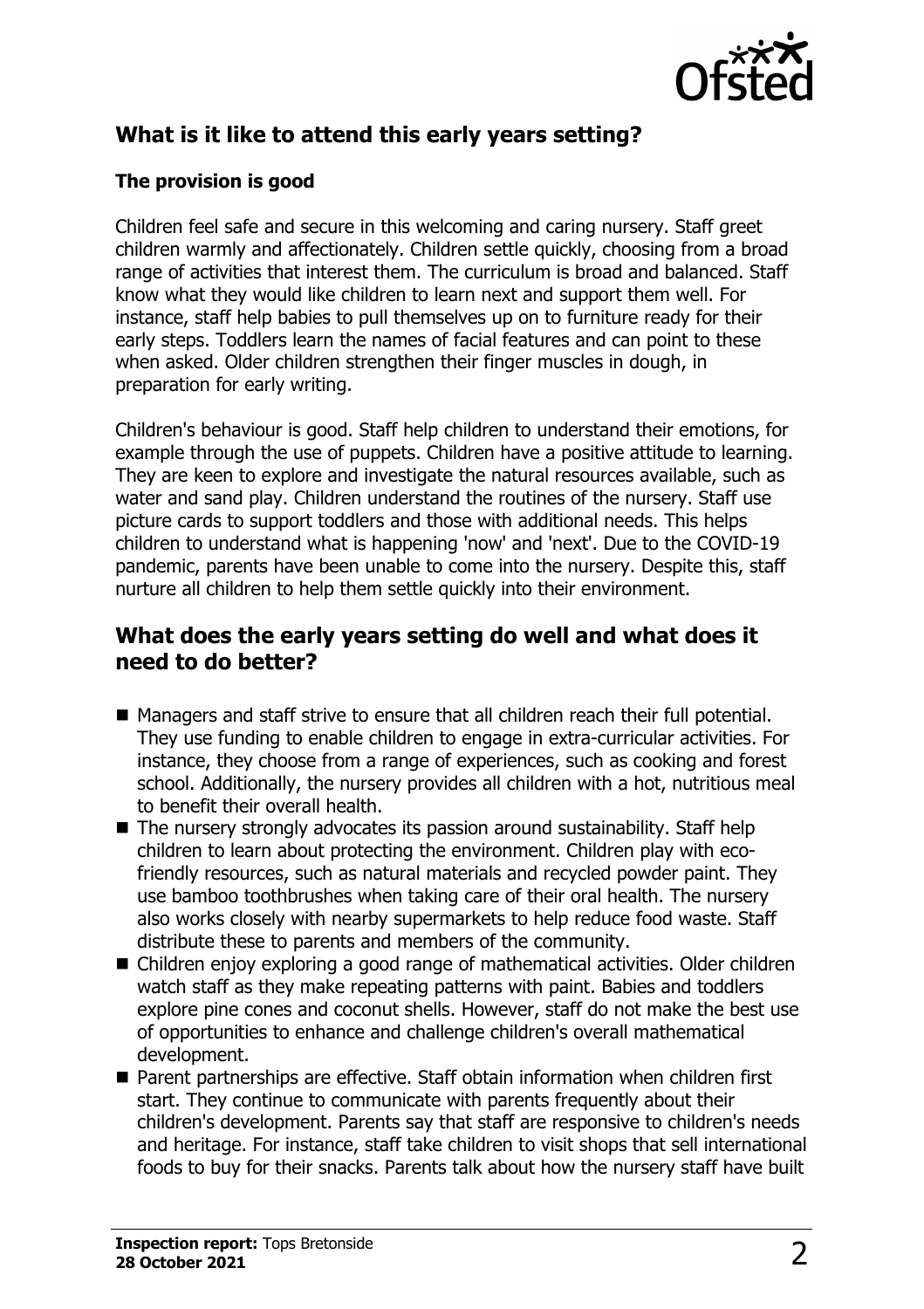

children's confidence to provide a secure and consistent environment.

- Staff encourage children to be independent. Children use individual flannels to wipe their face and hands after eating. Staff adopt a 'respectful care' approach. For instance, they always approach children from the front and ask them if they can wipe their nose or change their nappy.
- All children develop good opportunities to develop their communication skills. Staff frequently sing and engage in action songs with children. Babies and toddlers rock their body in time to the tune. Older ones hold hands with staff as they join in with familiar nursery rhymes.
- Children learn how to be caring towards others. Toddlers mimic life experiences with staff support. For example, they wash, dress and rock toy dolls to sleep. Older children learn how to share and take turns, for example when using the jug to pour milk at snack time.
- Staff encourage children to develop a love of books. All children enjoy snuggling up on the laps of staff members, listening to their favourite stories. Staff use simple words and repeat phrases to babies and young children as they learn to develop their language. Older children show interest in illustrations and staff talk about what is happening in the story. Children develop effective literacy skills.
- $\blacksquare$  Staff know children exceptionally well. They plan exciting experiences around children's interests and the types of play they enjoy. For instance, staff provide children with a range of rotating toys and balls that capture their curiosity. Children investigate how these move, hear and feel to promote their sensory experiences.

# **Safeguarding**

The arrangements for safeguarding are effective.

The managers and staff have a thorough understanding in their role to protect children from harm. They attend frequent child protection training to ensure their knowledge is up to date with any changes in legislation. The nursery is alert to signs, such as changes in children's behaviour, that may indicate they are at risk of harm. Staff carry out frequent fire evacuation processes in the event of an emergency to help keep children safe. The premises is secure with closed-circuit television. This helps to monitor persons entering the nursery to ensure children's welfare.

# **What does the setting need to do to improve?**

#### **To further improve the quality of the early years provision, the provider should:**

 $\blacksquare$  ensure staff build on children's existing mathematical knowledge and skills to help them progress even further.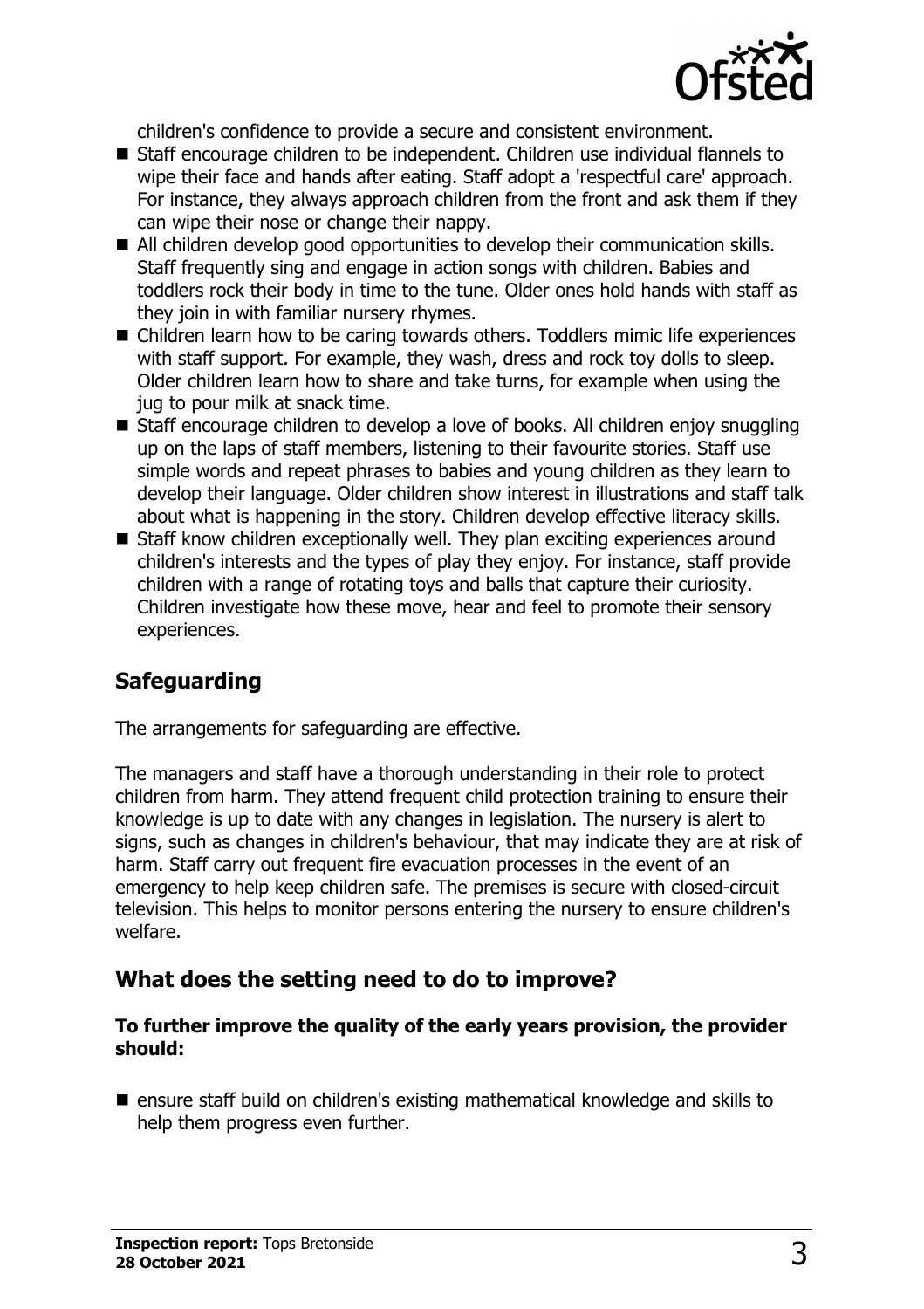

| <b>Setting details</b>                              |                                                                                      |
|-----------------------------------------------------|--------------------------------------------------------------------------------------|
| Unique reference number                             | EY562852                                                                             |
| <b>Local authority</b>                              | Plymouth                                                                             |
| <b>Inspection number</b>                            | 10190946                                                                             |
| <b>Type of provision</b>                            | Childcare on non-domestic premises                                                   |
| <b>Registers</b>                                    | Early Years Register, Compulsory Childcare<br>Register, Voluntary Childcare Register |
| Day care type                                       | Full day care                                                                        |
| Age range of children at time of<br>inspection      | $0$ to 5                                                                             |
| <b>Total number of places</b>                       | 53                                                                                   |
| Number of children on roll                          | 43                                                                                   |
| Name of registered person                           | <b>Tops Day Nursery Limited</b>                                                      |
| <b>Registered person unique</b><br>reference number | RP901328                                                                             |
| <b>Telephone number</b>                             | 01752 601888                                                                         |
| Date of previous inspection                         | Not applicable                                                                       |

## **Information about this early years setting**

Tops Bretonside registered in 2018 and is located in Plymouth, Devon. The nursery opens Monday to Friday from 6am to 8pm, for 52 weeks per year. The nursery offers free early education funding for children aged two, three and four years. There are 13 members of staff. Of these, one holds a qualification at level 6, one holds level 5, and eight hold level 3.

## **Information about this inspection**

#### **Inspector**

Joanne Steward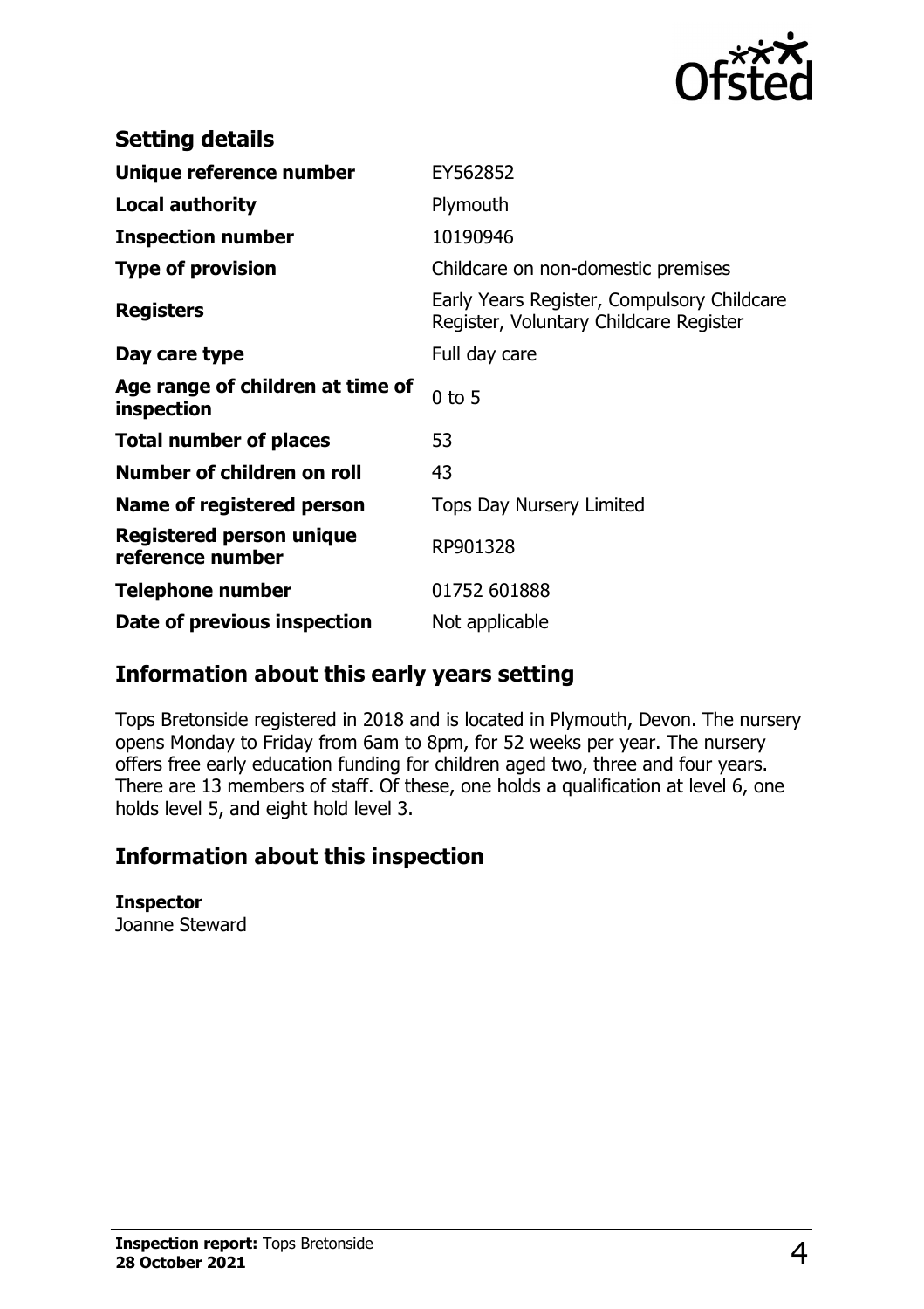

#### **Inspection activities**

- $\blacksquare$  This was the first routine inspection the provider received since the COVID-19 pandemic began. The inspector discussed the impact of the pandemic with the provider and has taken that into account in her evaluation of the provider.
- $\blacksquare$  The inspector viewed the provision and discussed the safety of the premises.
- $\blacksquare$  The manager and the inspector completed a learning walk together and discussed the early years curriculum.
- $\blacksquare$  Children communicated with the inspector, and parents provided their views of the nursery.
- $\blacksquare$  The inspector and the manager carried out a joint observation in the baby room.

We carried out this inspection under sections 49 and 50 of the Childcare Act 2006 on the quality and standards of provision that is registered on the Early Years Register. The registered person must ensure that this provision complies with the statutory framework for children's learning, development and care, known as the early years foundation stage.

If you are not happy with the inspection or the report, you can [complain to Ofsted](http://www.gov.uk/complain-ofsted-report).